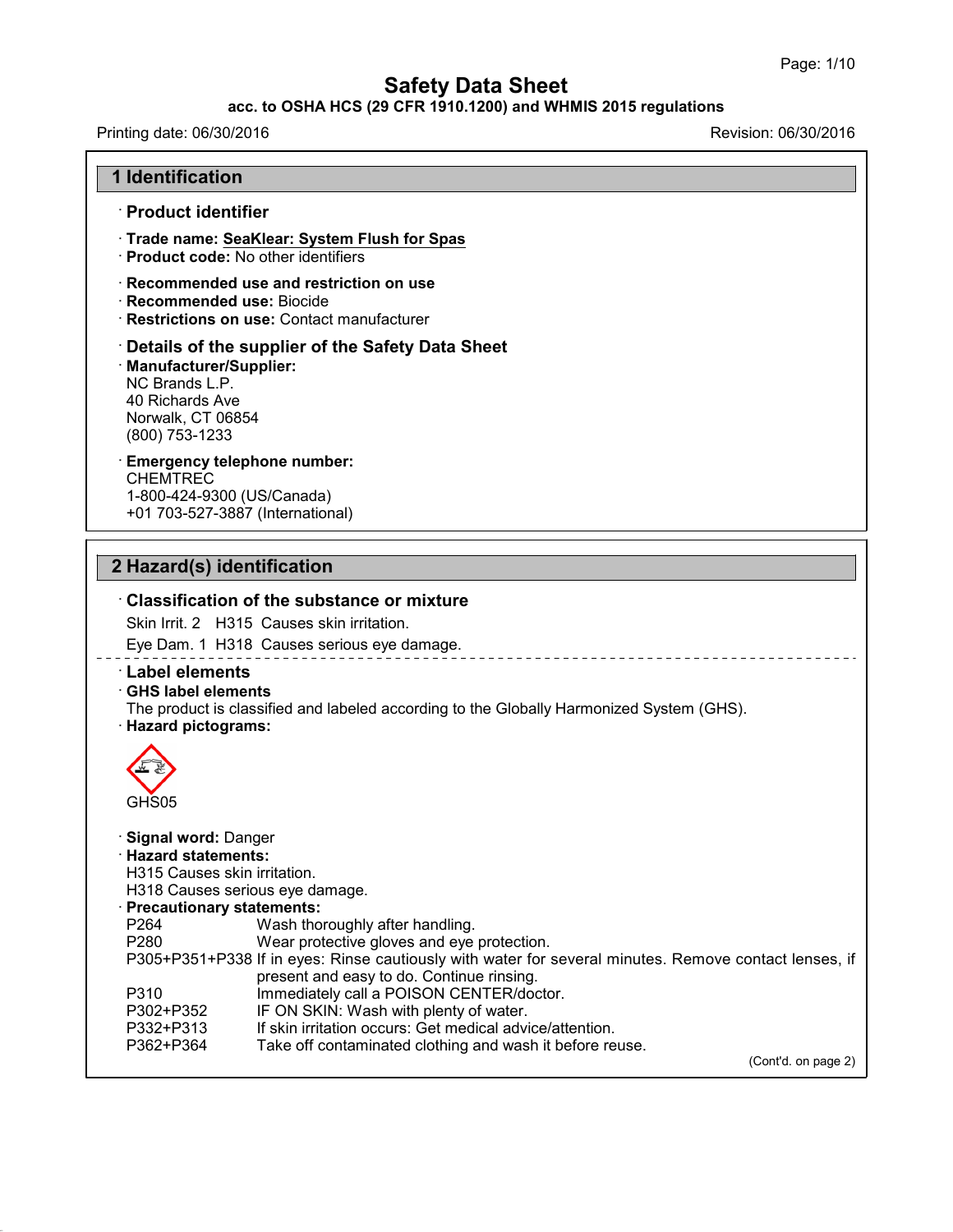**acc. to OSHA HCS (29 CFR 1910.1200) and WHMIS 2015 regulations**

Printing date: 06/30/2016 Revision: 06/30/2016

#### **Trade name: SeaKlear: System Flush forSpas**

(Cont'd. of page 1)

<5%

· **Other hazards** There are no other hazards nototherwise classified that have been identified.

### **3 Composition/information on ingredients**

#### · **Chemical characterization: Mixtures**

#### · **Components:**

68424-85-1 Quaternary ammonium compounds, benzyl-C12-16-alkyldimethyl, chlorides Skin Corr. 1B, H314; Eye Dam. 1, H318  $\bigcirc$  Acute Tox. 4, H302

#### · **Additional information:**

For the listed ingredient(s), the identity and/or exact percentage(s) are being withheld as a trade secret. For the wording of the listed Hazard Statements refer to section 16.

### **4 First-aid measures**

#### · **Description of first aid measures** · **After inhalation:** Unlikely route of exposure. Supply fresh air; consult doctor in case of complaints. · **After skin contact:** Immediately wash with water and soap and rinse thoroughly. If skin irritation continues, consult a doctor. · **After eye contact:** Protect unharmed eye. Remove contact lenses if worn, if possible. Rinse opened eye for several minutes under running water. Then consult a doctor. · **After swallowing:** Rinse out mouth and then drink plenty of water. Do not induce vomiting; immediately call for medical help. · **Most important symptoms and effects, both acute and delayed:** Irritant to skin and mucous membranes. Strong irritant with the danger of severe eye injury. Nausea in case of ingestion. Gastric or intestinal disorders when ingested. Vomiting. Diarrhea. · **Indication of any immediate medical attention and special treatment needed:** Medical supervision for at least 48 hours.

## **5 Fire-fighting measures**

#### · **Extinguishing media**

43.0

#### · **Suitable extinguishing agents:**

The product is not flammable.

Use fire fighting measures that suit the environment.

(Cont'd. on page 3)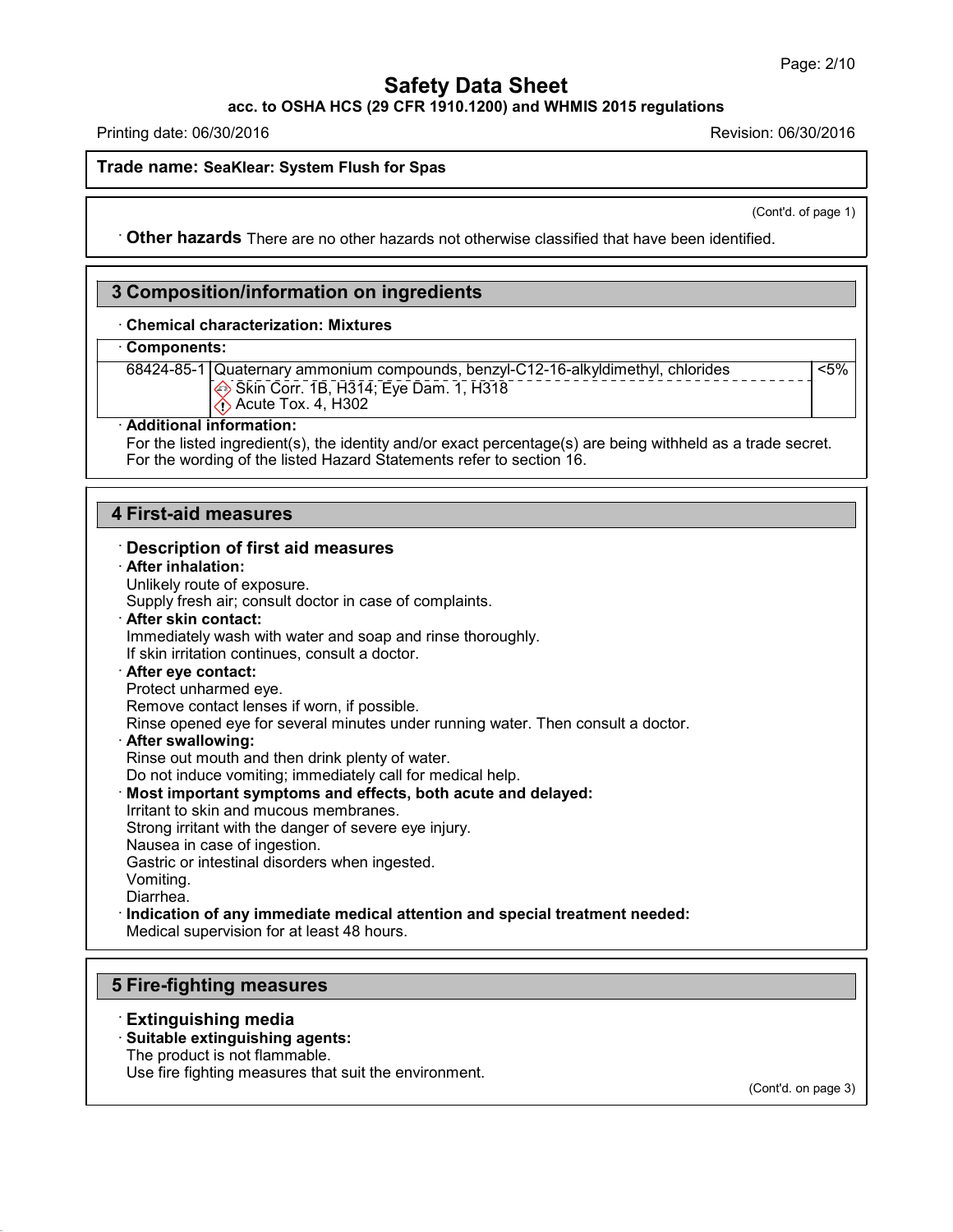#### **acc. to OSHA HCS (29 CFR 1910.1200) and WHMIS 2015 regulations**

Printing date: 06/30/2016 Revision: 06/30/2016

**Trade name: SeaKlear: System Flush forSpas**

(Cont'd. of page 2)

· **For safety reasons unsuitable extinguishing agents:** None. · **Special hazards arising from the substance or mixture** During heating or in case of fire poisonous gases are produced.

### · **Advice for firefighters**

· **Protective equipment:**

Wear self-contained respiratory protective device.

Wear fully protective suit.

### **6 Accidental release measures**

### · **Personal precautions, protective equipment and emergency procedures:**

Ensure adequate ventilation.

Wear protective equipment. Keep unprotected persons away.

For large spills, use respiratory protective device against the effects of fumes/dust/aerosol.

#### · **Environmental precautions:**

Do not allow undiluted product or large quantities of it to reach ground water, water course or sewage system.

Inform respective authorities in case of seepage into water course or sewage system.

· **Methods and material for containment and cleaning up:**

Absorb with liquid-binding material (sand, diatomite, acid binders, universal binders, sawdust). Send for recovery or disposal in suitable receptacles.

· **Reference to other sections:**

See Section 7 for information on safe handling.

See Section 8 for information on personal protection equipment.

See Section 13 for disposal information.

### **7 Handling and storage**

#### · **Handling**

#### · **Precautions for safe handling:**

Use only in well ventilated areas. Avoid splashes or spray in enclosed areas. Prevent formation of aerosols.

- · **Information about protection against explosions and fires:** Keep respiratory protective device available.
- · **Conditions for safe storage, including any incompatibilities**
- · **Storage**

43.0

· **Requirements to be met by storerooms and receptacles:** Store only in the original receptacle.

Avoid storage near extreme heat, ignition sources or open flame.

· **Information about storage in one common storage facility:** Store away from foodstuffs.

Do not store together with oxidizing and acidic materials.

· **Further information about storage conditions:** Keep containers tightly sealed.

(Cont'd. on page 4)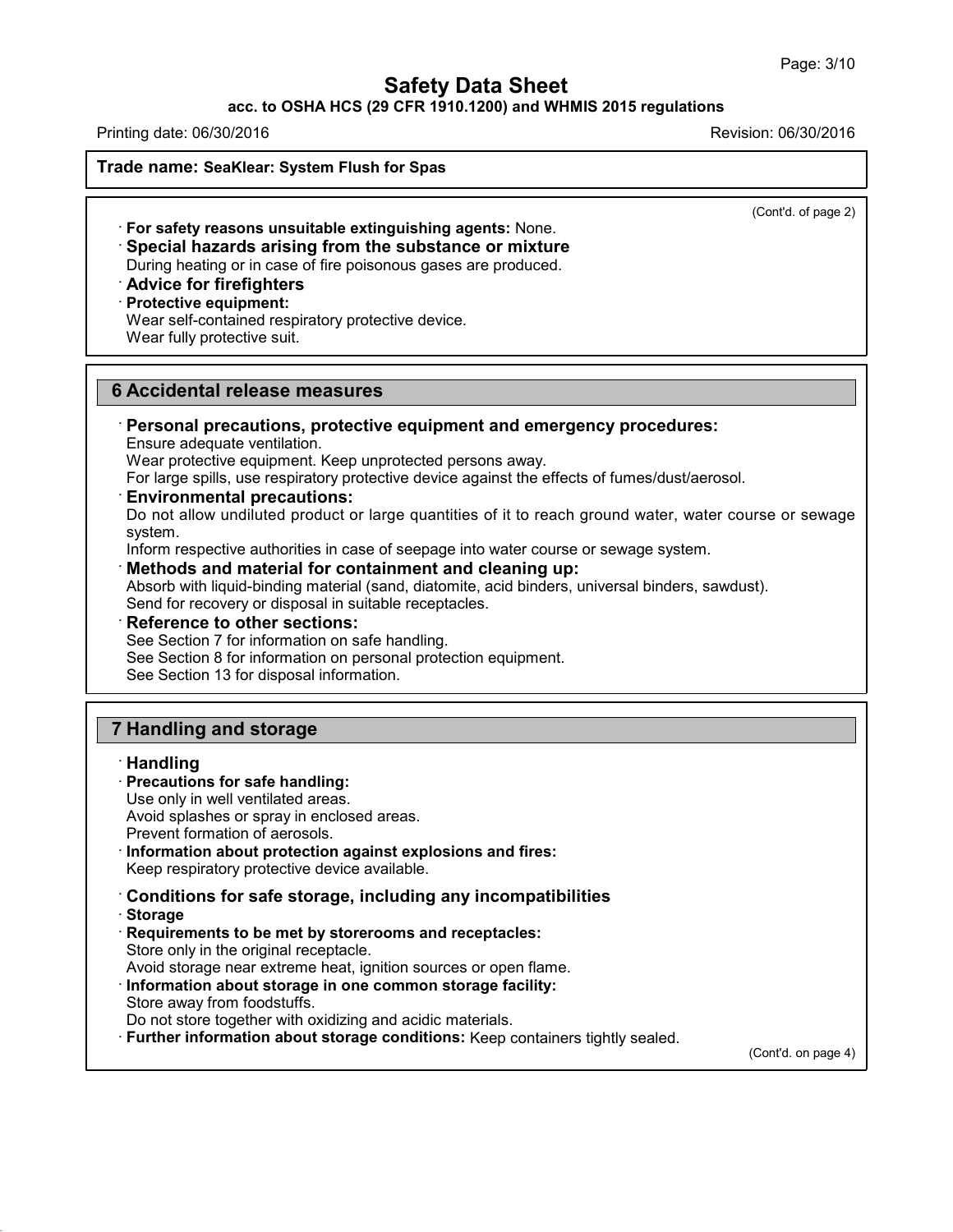**acc. to OSHA HCS (29 CFR 1910.1200) and WHMIS 2015 regulations**

Printing date: 06/30/2016 Revision: 06/30/2016

**Trade name: SeaKlear: System Flush forSpas**

(Cont'd. of page 3)

· **Specific end use(s):** No relevant information available.

### **8 Exposure controls/personal protection**

#### · **Control parameters**

· **Components with limit values that require monitoring at the workplace:** The product does not contain any relevant quantities of materials with critical values that have to be

monitored at the workplace.

#### · **Exposure controls**

- · **Personal protective equipment:**
- · **General protective and hygienic measures:**
- The usual precautionary measures for handling chemicals should be followed.

Keep away from foodstuffs, beverages and feed.

Wash hands before breaks and at the end of work.

Avoid contact with the eyes and skin.

· **Engineering controls:** No relevant information available.

#### · **Breathing equipment:**

Not required under normal conditions of use.

For large spills, respiratory protection may be advisable.

· **Protection of hands:**



Protective gloves

The glove material has to be impermeable and resistant to the product/ the substance/ the preparation. · **Eye protection:**



43.0

Safety glasses

Follow relevant national guidelines concerning the use of protective eyewear.

- · **Body protection:** Protection may be required for spills.
- · **Limitation and supervision of exposure into the environment** Avoid release to the environment.
- · **Risk management measures** See Section 7 for additional information.

| Information on basic physical and chemical properties |                 |  |  |  |
|-------------------------------------------------------|-----------------|--|--|--|
| · Appearance:<br>Form:                                | Liquid          |  |  |  |
| Color:                                                | Blue            |  |  |  |
| · Odor:                                               | Mild            |  |  |  |
| Odor threshold:                                       | Not determined. |  |  |  |
| $\cdot$ pH-value at 20 °C (68 °F):                    | $8 - 10$        |  |  |  |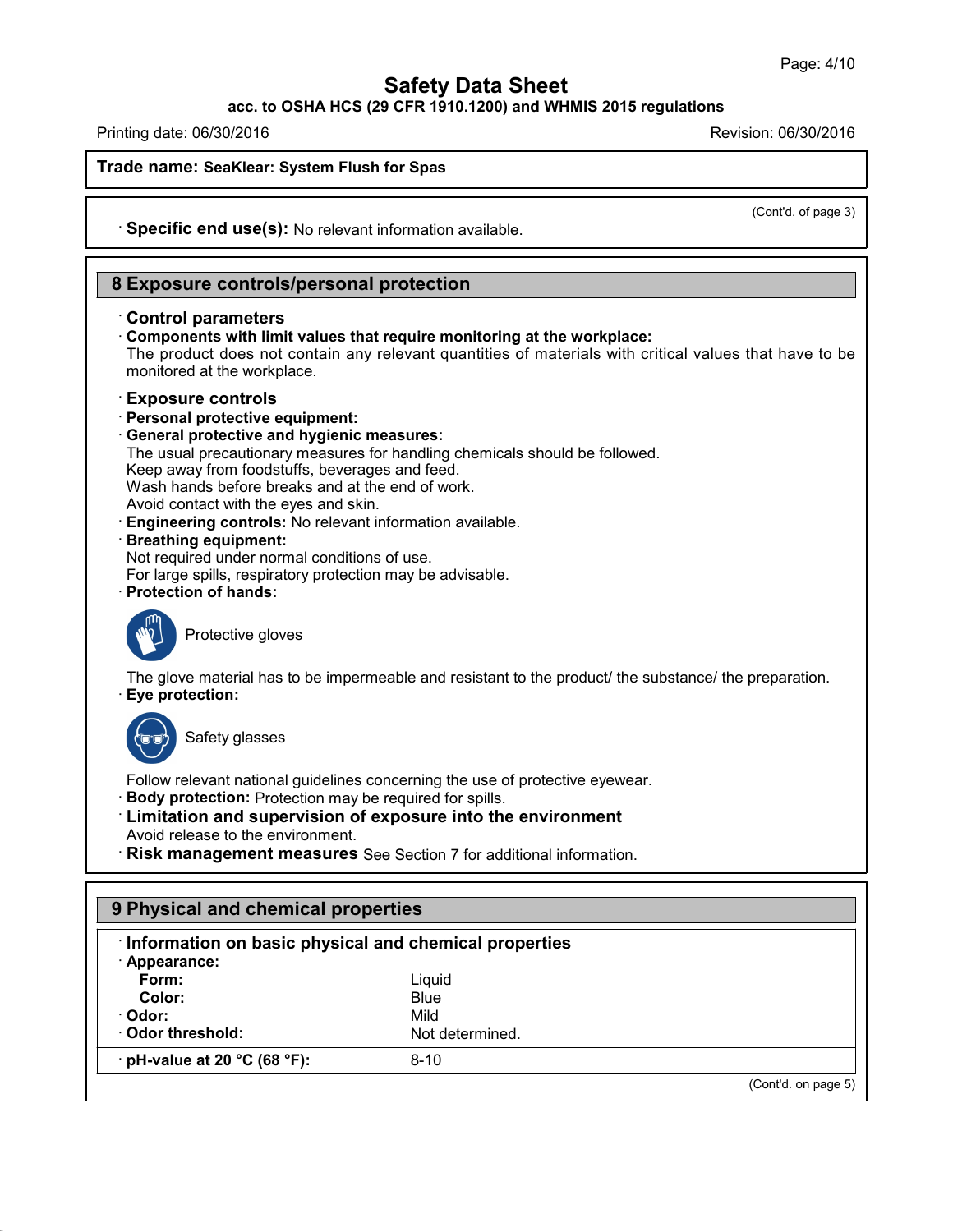### **acc. to OSHA HCS (29 CFR 1910.1200) and WHMIS 2015 regulations**

Printing date: 06/30/2016 Revision: 06/30/2016

| Trade name: SeaKlear: System Flush for Spas                                                         |                                                                                              |  |  |
|-----------------------------------------------------------------------------------------------------|----------------------------------------------------------------------------------------------|--|--|
|                                                                                                     | (Cont'd. of page 4)                                                                          |  |  |
| <b>Melting point/Melting range:</b><br><b>Boiling point/Boiling range:</b>                          | Not determined.<br>100 °C (212 °F)                                                           |  |  |
| · Flash point:                                                                                      | Not applicable.                                                                              |  |  |
| · Flammability (solid, gaseous):                                                                    | Not applicable.                                                                              |  |  |
| · Auto-ignition temperature:                                                                        | Not determined.                                                                              |  |  |
| · Decomposition temperature:                                                                        | Not determined.                                                                              |  |  |
| Danger of explosion:                                                                                | Product does not present an explosion hazard.                                                |  |  |
| <b>Explosion limits</b><br>Lower:<br>Upper:<br>Oxidizing properties:                                | Not determined.<br>Not determined.<br>Not determined.                                        |  |  |
| · Vapor pressure:                                                                                   | Not determined.                                                                              |  |  |
| Density at 20 °C (68 °F):<br><b>Relative density:</b><br>Vapor density:<br><b>Evaporation rate:</b> | 1 g/cm <sup>3</sup> (8.345 lbs/gal)<br>Not determined.<br>Not determined.<br>Not determined. |  |  |
| · Solubility in / Miscibility with<br>Water:                                                        | Fully miscible.                                                                              |  |  |
| · Partition coefficient (n-octanol/water): Not determined.                                          |                                                                                              |  |  |
| $\cdot$ Viscosity<br>Dynamic:<br>Kinematic:                                                         | Not determined.<br>Not determined.                                                           |  |  |
| <b>Other information</b>                                                                            | No relevant information available.                                                           |  |  |

# **10 Stability and reactivity**

· **Reactivity:** No relevant information available.

· **Chemical stability:** Stable under normal temperatures and pressures.

· **Thermal decomposition / conditions to be avoided:**

No decomposition if used and stored according to specifications.

· **Possibility of hazardous reactions:**

Reacts with strong oxidizing agents.

Reacts with strong alkali.

Contact with acids releases toxic gases.

Liquefied material may release toxic fumes.

Reacts with certain metals.

43.0

· **Conditions to avoid:** No relevant information available.

· **Incompatible materials:** No relevant information available.

· **Hazardous decomposition products:**

Carbon monoxide and carbon dioxide Nitrogen oxides (NOx)

(Cont'd. on page 6)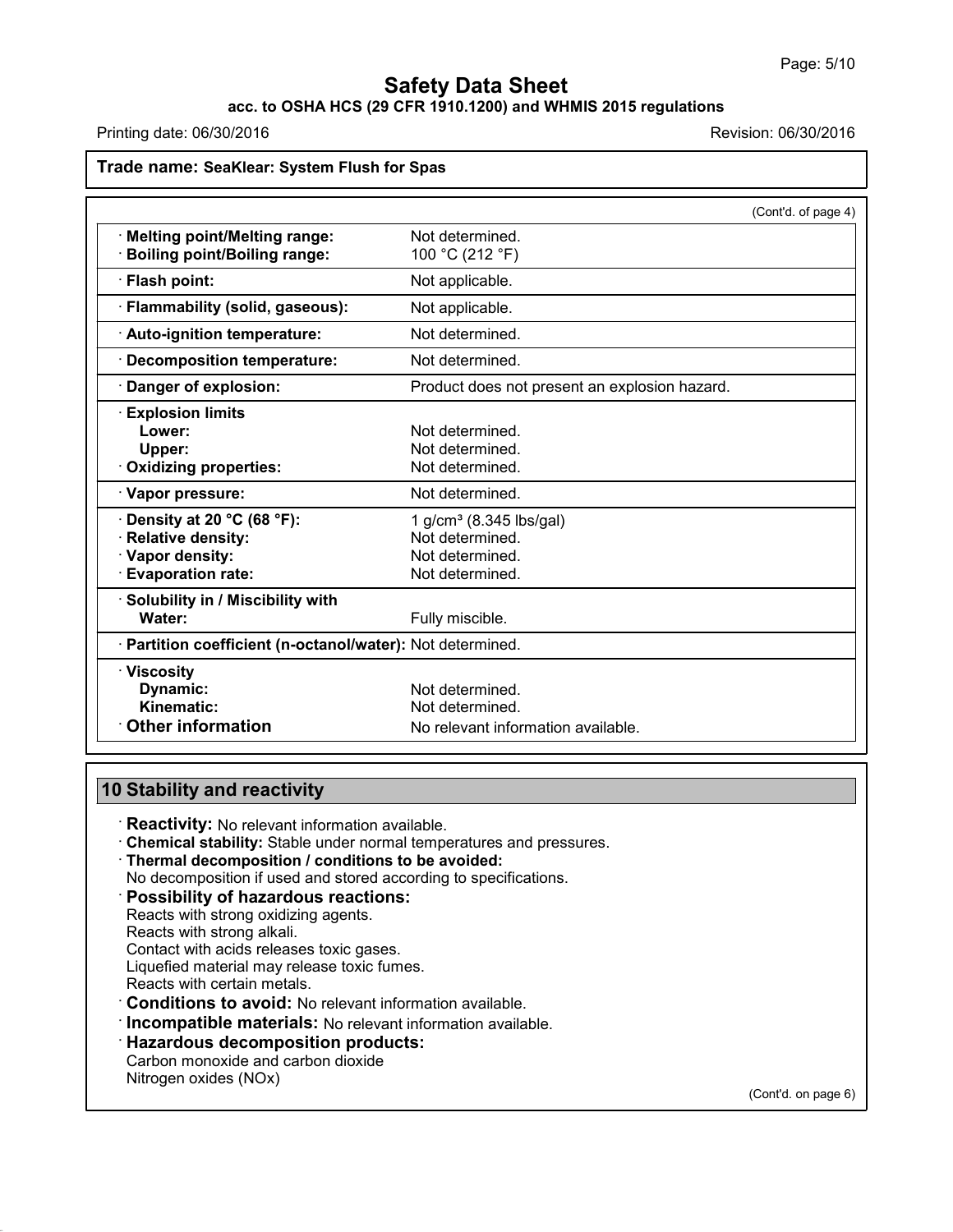**acc. to OSHA HCS (29 CFR 1910.1200) and WHMIS 2015 regulations**

Printing date: 06/30/2016 Revision: 06/30/2016

**Trade name: SeaKlear: System Flush forSpas**

(Cont'd. of page 5)

Chlorine compounds Hydrogen chloride (HCl)

### **11 Toxicological information**

#### · **Information on toxicological effects**

· **Acute toxicity:**

· **LD/LC50 values that are relevant for classification:**

**68424-85-1 Quaternary ammonium compounds, benzyl-C12-16-alkyldimethyl, chlorides**

Oral LD50 344 mg/kg (rat)

Dermal LD50 3340 mg/kg (rabbit)

· **Primary irritant effect:**

· **On the skin:** Irritant to skin and mucous membranes.

· **On the eye:** Strong irritant with the danger of severe eye injury.

· **Sensitization:** Based on available data, the classification criteria are not met.

#### · **IARC (International Agency for Research on Cancer):**

None of the ingredients are listed.

· **NTP (National Toxicology Program):**

None of the ingredients are listed.

#### · **OSHA-Ca (Occupational Safety & Health Administration):**

None of the ingredients are listed.

· **Probable route(s) of exposure:**

Ingestion.

Eye contact.

Skin contact.

· **Acute effects (acute toxicity, irritation and corrosivity):**

Causes serious eye damage.

- Irritating to skin.
- · **Repeated dose toxicity:** No relevant information available.
- · **CMR effects (carcinogenity, mutagenicity and toxicity for reproduction)**
- · **Germ cell mutagenicity:** Based on available data, the classification criteria are not met.
- · **Carcinogenicity:** Based on available data, the classification criteria are not met.

· **Reproductive toxicity:** Based on available data, the classification criteria are not met.

· **STOT-single exposure:** Based on available data, the classification criteria are not met.

· **STOT-repeated exposure:** Based on available data, the classification criteria are not met.

· **Aspiration hazard:** Based on available data, the classification criteria are not met.

### **12 Ecological information**

· **Toxicity**

43.0

- · **Aquatic toxicity**
- Toxic for aquatic organisms

(Cont'd. on page 7)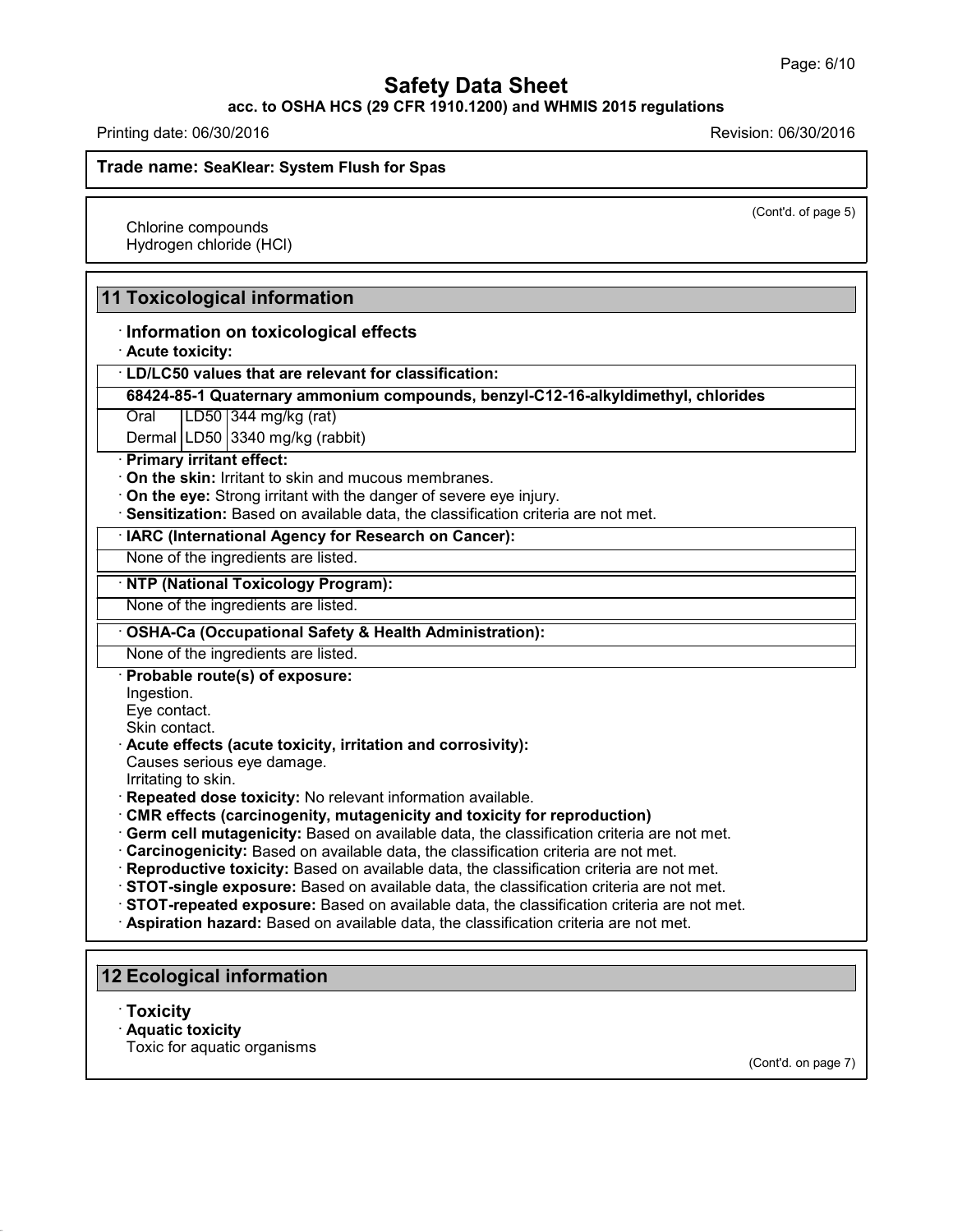#### **acc. to OSHA HCS (29 CFR 1910.1200) and WHMIS 2015 regulations**

Printing date: 06/30/2016 **Revision: 06/30/2016** Revision: 06/30/2016

43.0

**Trade name: SeaKlear: System Flush forSpas**

|                                                        | (Cont'd. of page 6)                                                                                         |
|--------------------------------------------------------|-------------------------------------------------------------------------------------------------------------|
|                                                        | 68424-85-1 Quaternary ammonium compounds, benzyl-C12-16-alkyldimethyl, chlorides                            |
| LC50 0.28 mg/l (pimephales promelas)                   |                                                                                                             |
| EC50 0.0059 mg/l (daphnia)                             |                                                                                                             |
|                                                        | · Persistence and degradability No relevant information available.                                          |
|                                                        | · Bioaccumulative potential: No relevant information available.                                             |
| · Mobility in soil: No relevant information available. |                                                                                                             |
| <b>Ecotoxical effects:</b>                             |                                                                                                             |
| · Remark: Toxic for fish                               |                                                                                                             |
| Additional ecological information                      |                                                                                                             |
| <b>General notes:</b>                                  | Do not allow undiluted product or large quantities of it to reach ground water, water course or sewage      |
| system.                                                |                                                                                                             |
|                                                        | Due to available data on eliminability/decomposition and bioaccumulation potential prolonged term           |
| damage of the environment can not be excluded.         |                                                                                                             |
| $\cdot$ Results of PBT and vPvB assessment             |                                                                                                             |
| · PBT: Not applicable.                                 |                                                                                                             |
| · vPvB: Not applicable.                                |                                                                                                             |
|                                                        | Other adverse effects: No relevant information available.                                                   |
|                                                        |                                                                                                             |
| <b>13 Disposal considerations</b>                      |                                                                                                             |
| <b>Waste treatment methods</b>                         |                                                                                                             |
| · Recommendation:                                      |                                                                                                             |
|                                                        | Must not be disposed of together with household garbage. Do not allow product to reach sewage system.       |
|                                                        | The user of this material has the responsibility to dispose of unused material, residues and containers in  |
| disposal for hazardous and nonhazardous wastes.        | compliance with all relevant local, state and federal laws and regulations regarding treatment, storage and |
|                                                        |                                                                                                             |
| <b>Uncleaned packagings</b>                            |                                                                                                             |
|                                                        | · Recommendation: Disposal must be made according to official regulations.                                  |
|                                                        |                                                                                                             |
| <b>14 Transport information</b>                        |                                                                                                             |
| · UN-Number                                            |                                                                                                             |
| $\cdot$ DOT                                            | Not regulated.                                                                                              |
|                                                        |                                                                                                             |

| · DO I<br>· ADR, IMDG, IATA                     | Not requiated.<br>UN3082                                                                                                                            |
|-------------------------------------------------|-----------------------------------------------------------------------------------------------------------------------------------------------------|
| UN proper shipping name<br>∙ DOT<br>$\cdot$ ADR | Not regulated.<br>ENVIRONMENTALLY HAZARDOUS SUBSTANCE,<br>LIQUID, N.O.S. (Quaternary ammonium compounds,<br>benzyl-C12-16-alkyldimethyl, chlorides) |
|                                                 | (Cont'd. on page 8)                                                                                                                                 |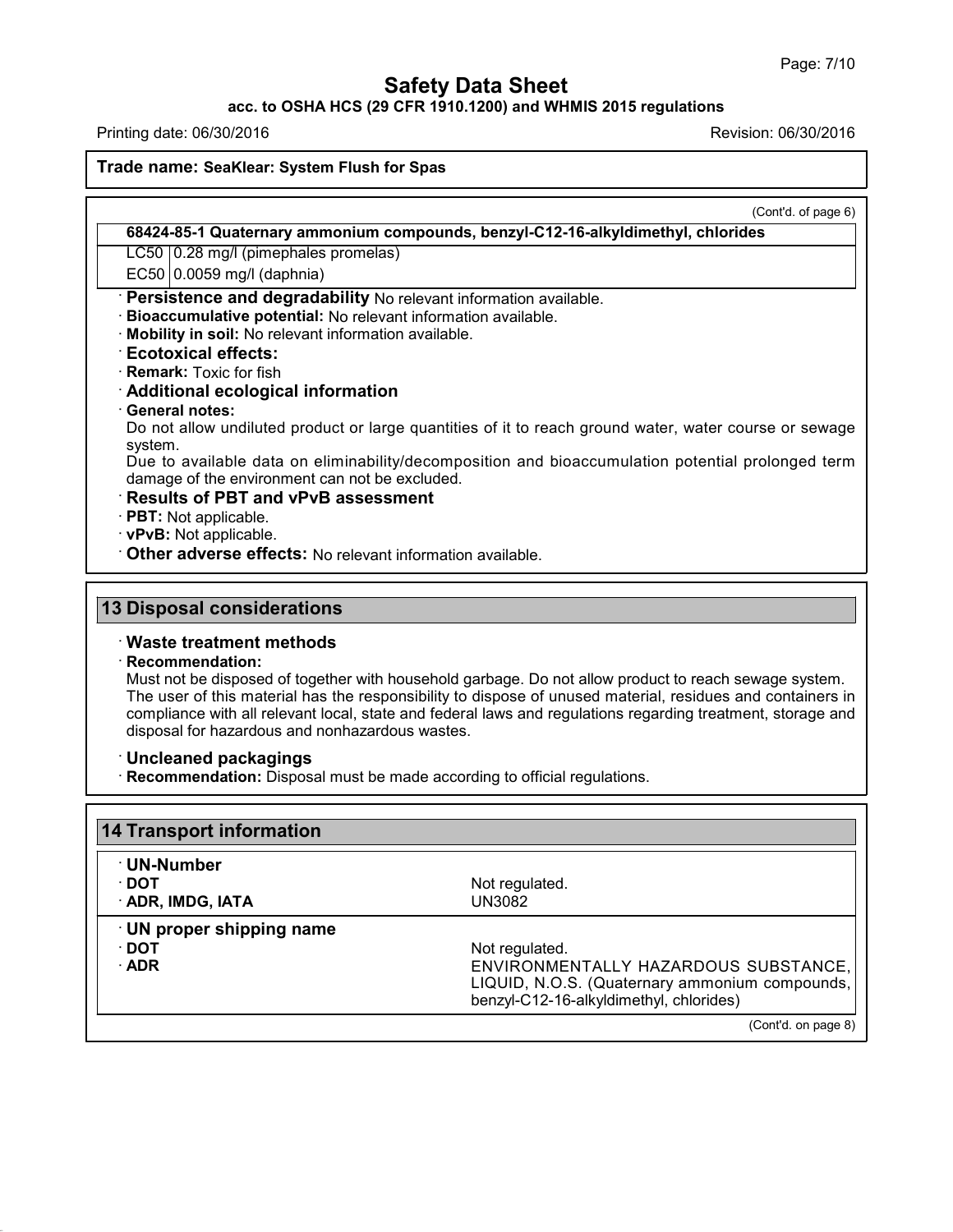### **acc. to OSHA HCS (29 CFR 1910.1200) and WHMIS 2015 regulations**

Printing date: 06/30/2016 Revision: 06/30/2016

43.0

**Trade name: SeaKlear: System Flush forSpas** (Cont'd. of page 7) · **IMDG** ENVIRONMENTALLY HAZARDOUS SUBSTANCE, LIQUID, N.O.S. (Quaternary ammonium compounds, benzyl-C12-16-alkyldimethyl, chlorides), MARINE POLLUTANT · **IATA** Environmentally hazardous substance, liquid, n.o.s. (Quaternary ammonium compounds, benzyl-C12-16 alkyldimethyl, chlorides) · **Transport hazard class(es)** · **DOT** Not regulated. · **ADR** ÆÑ · **Class** 9 (M6) Miscellaneous dangerous substances and articles · **Label** 9 · **IMDG, IATA** Å · **Class** 9 Miscellaneous dangerous substances and articles · **Label** 9 · **Packing group** Not regulated. · **ADR, IMDG, IATA** III · **Environmental hazards** Product contains environmentally hazardous substances: Trade secret quaternary ammonium compound · **Marine pollutant:** Symbol (fish and tree) · **Special precautions for user** Warning: Miscellaneous dangerous substances and articles<br>90 · **Danger code (Kemler):** 90  $·$  **EMS** Number: · **Transport in bulk according to Annex II of MARPOL73/78** and the IBC Code Not applicable. · **Transport/Additional information:** Not regulated when carried in single or combination packaging containing a net quantity of 5L or less for liquids or 5 kg or less for solids per the following: DOT: 171.4(c)(2) ADR: SP 375 IMDG: 2.10.2.7 (Cont'd. on page 9)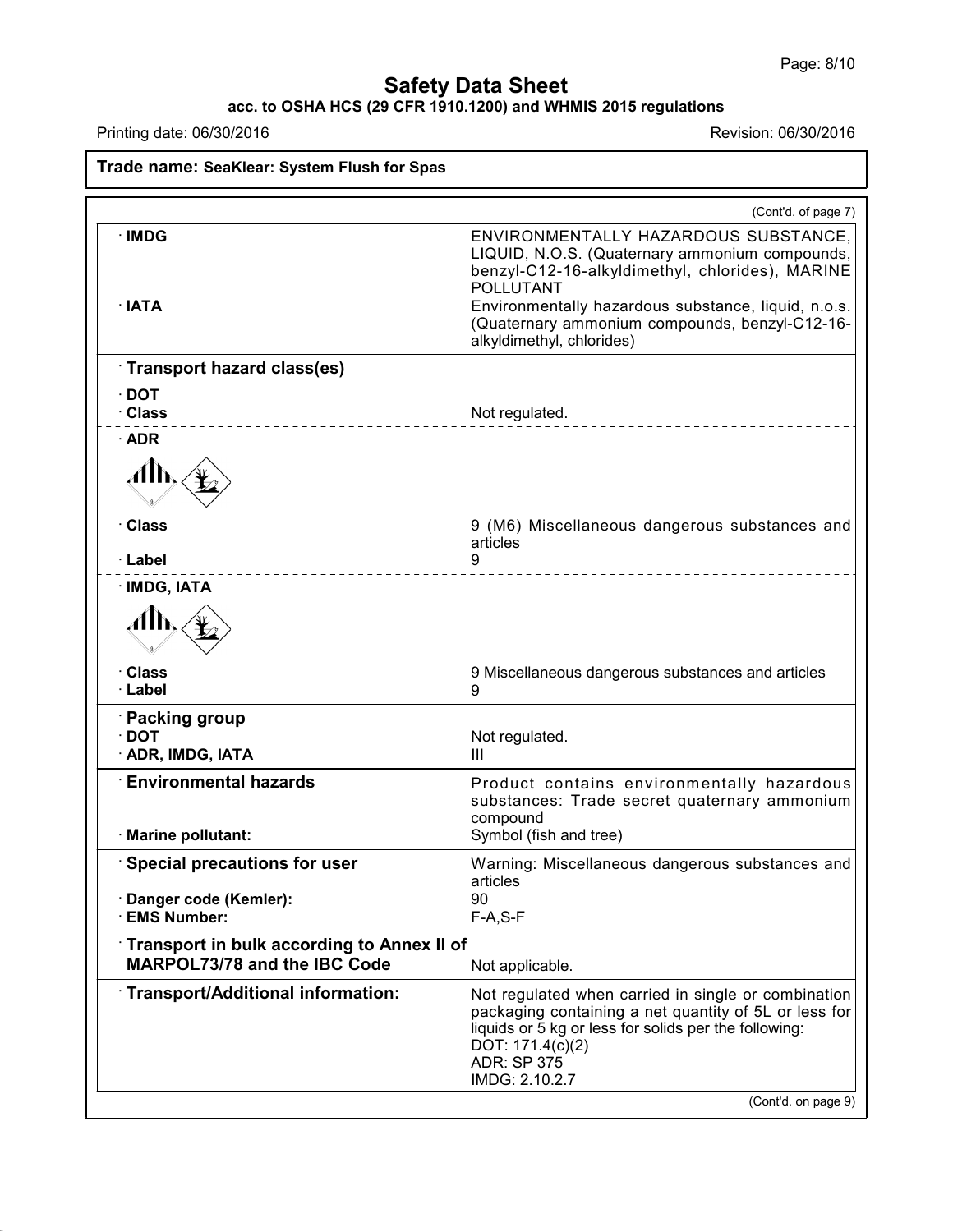## **acc. to OSHA HCS (29 CFR 1910.1200) and WHMIS 2015 regulations**

Printing date: 06/30/2016 Revision: 06/30/2016

· **DOT**

43.0

**Trade name: SeaKlear: System Flush forSpas**

(Cont'd. of page 8)

IATA: special provision A197

· **Remarks:** Transport labeling is not required for non-bulk single package shipments by motor vehicle, rail car or aircraft. Bulk packaging consists of a maximum capacity of greater than 450L (119 gallons) for a liquid and a maximum net mass greater than 400kg (882 pounds) for a solid.

| <b>15 Regulatory information</b>                                                                                                             |                      |
|----------------------------------------------------------------------------------------------------------------------------------------------|----------------------|
| $\cdot$ Safety, health and environmental regulations/legislation specific for the substance or<br>mixture<br>· United States (USA)<br>· SARA |                      |
| · Section 302 (extremely hazardous substances):                                                                                              |                      |
| None of the ingredients are listed.                                                                                                          |                      |
| · Section 355 (extremely hazardous substances):                                                                                              |                      |
| None of the ingredients are listed.                                                                                                          |                      |
| · Section 313 (Specific toxic chemical listings):                                                                                            |                      |
| None of the ingredients are listed.                                                                                                          |                      |
| · TSCA (Toxic Substances Control Act)                                                                                                        |                      |
| All ingredients are listed.                                                                                                                  |                      |
| · Proposition 65 (California)                                                                                                                |                      |
| Chemicals known to cause cancer:                                                                                                             |                      |
| None of the ingredients are listed.                                                                                                          |                      |
| Chemicals known to cause reproductive toxicity for females:                                                                                  |                      |
| None of the ingredients are listed.                                                                                                          |                      |
| Chemicals known to cause reproductive toxicity for males:                                                                                    |                      |
| None of the ingredients are listed.                                                                                                          |                      |
| Chemicals known to cause developmental toxicity:                                                                                             |                      |
| None of the ingredients are listed.                                                                                                          |                      |
| Carcinogenic categories                                                                                                                      |                      |
| · EPA (Environmental Protection Agency):                                                                                                     |                      |
| None of the ingredients are listed.                                                                                                          |                      |
| · IARC (International Agency for Research on Cancer):                                                                                        |                      |
| None of the ingredients are listed.                                                                                                          |                      |
| · NIOSH-Ca (National Institute for Occupational Safety and Health):                                                                          |                      |
| None of the ingredients are listed.                                                                                                          |                      |
|                                                                                                                                              | (Cont'd. on page 10) |